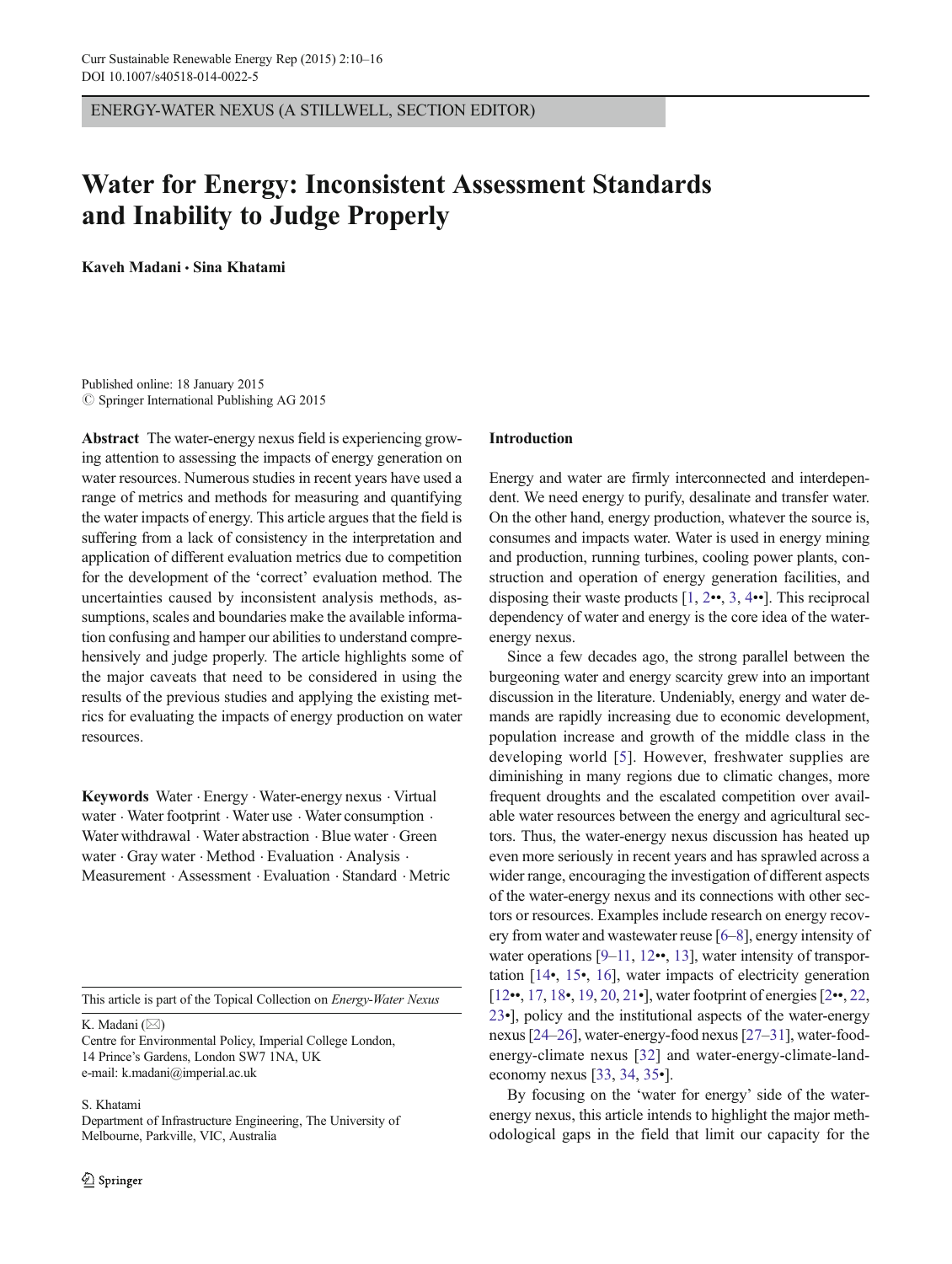holistic evaluation of the impacts of the energy sector on water resources. It is argued that the existing inconsistencies between the different evaluation approaches and metrics can create superfluous uncertainties that would be confusing to decision makers, hampering their ability to develop sustainable solutions that can solve the emergent energy problems without having unintended impacts on water resources.

## Thirsty Energy

By 2035, global energy use is expected to rise by 35–40 % [\[36,](#page-5-0) [37](#page-5-0)••], with China, India and the Middle East being re-sponsible for 60 % of this increase [[38\]](#page-5-0). During this time, electricity demand will increase by 70 % [\[38\]](#page-5-0). By mid-century, electricity generation in Africa, Latin America and Asia is expected to increase by 700 %, 500 % and 200 %, respectively [\[39\]](#page-5-0). Emerging economies such as Brazil, China and India are expected to double their energy consumption within the next four decades [\[39](#page-5-0)]. The increasing energy demand will impose extra pressure on the already stressed water resources that in the meantime must be used to increase agricultural production by 60 % to feed the world's growing population [[40](#page-5-0)].

Estimates of the water impacts of energy generation are different due to different assumptions, projections, and evaluation methods/standards [[2](#page-4-0)••]. The International Energy Agency (IEA) estimates that the global water withdrawals for energy production in 2010 were at 583 billion  $m<sup>3</sup>$  (15 %) of global water withdrawals, exceeding the average annual discharge of India's Ganges River), of which 66 billion  $m<sup>3</sup>$ was consumed [\[41](#page-5-0)••]. Based on the IEA estimates, by 2035 water withdrawals could increase by 20 %, while water consumption is expected to increase by 85 %. These changes are due to the wider use of higher efficiency power plants with more advanced cooling systems, which reduce water withdrawals at the expense of increased consumption, and to the increased production of biofuel [\[38](#page-5-0)], with a water footprint that is 70–400 times larger than that of conventional fossil energies [[22](#page-5-0)]. Carbon capture and storage and expansion of nuclear facilities [[42](#page-5-0)•], as well as increased hydraulic fracturing (fracking) and shale gas production [\[2](#page-4-0)••, [43](#page-5-0)–[48](#page-5-0)], have been recognized as the other possible causes of increased water withdrawals in the future.

Thermal power plants produce 80 % of global electricity [\[38,](#page-5-0) [42](#page-5-0)•] while having a significant water consumption rate [\[21](#page-5-0)•]. The water used for cooling purposes dominates the lifecycle water use of electricity generation [[21](#page-5-0)•] and is responsible for 50 % and 43 % of freshwater withdrawals in the US and Europe, respectively [\[38\]](#page-5-0). Global water withdrawals for thermal electricity generation are expected to increase by 40 % by mid-century [\[38](#page-5-0)], while water consumption for electricity generation is expected to more than double in this period [[39](#page-5-0)].

A recent study of the water footprint of the energy supply portfolios based on energy production and consumption scenarios in the International Energy Outlook of the US Energy Information Administration (EIA) suggests an increase of 37– 66 % in the global water footprint of the energy sector by 2035 [\[2](#page-4-0)••]. While this increase can be mainly attributed to the world's growing energy demand, the study suggests that the water required per unit of produced energy will likely increase by 5–10 %, depending on future oil prices. Higher oil prices would encourage a faster shift toward some renewables [\[49](#page-5-0)] that can be more water-intensive than today's fossil fuels [\[2](#page-4-0)••, [22,](#page-5-0) [50,](#page-5-0) [51\]](#page-5-0).

The energy sector's pressure on water resources has a reinforcing effect that has not been comprehensively examined. Increased energy demand, in addition to growing food demand, make water resources more scarce. The shortage of water normally encourages interbasin water transfers [[52\]](#page-5-0), more aggressive use of groundwater resources [[53](#page-5-0)–[56](#page-6-0)], and increased desalination and wastewater reuse [[12](#page-4-0)••]. These energy-intensive water management approaches would further increase the water need of energy. Climate change is expected to exacerbate the situation by limiting the potential for production of certain energies such as hydroelectricity [\[57](#page-6-0)–[59\]](#page-6-0), increasing energy demands in some parts of the world [\[60\]](#page-6-0) and decreasing water productivity in the agricultural sector [[61](#page-6-0)–[63](#page-6-0)], which would further increase the need for water and energy within the next decades.

While future projections of the water impacts of energy might be different, they all agree on one fact—the energy sector would become thirstier, imposing extra pressure on the managers of water and energy resources who have conventionally operated independently despite the high interdependence of the resources they manage. There is a serious need for balancing the trade-offs between the different aspects of water-energy nexus management. However, a successful balance requires a good understanding of the possible effects of different policy options. We argue that the current state of the art in this field is not sufficiently mature, failing to provide digestible information that can properly guide decision making to operate and develop sustainably.

#### Multiple Metrics and Inconsistent Applications

Interest in evaluating energy production impacts on water has increased over the years, as indicated by the growing literature on this subject. While this is a positive sign at first glance, and reflects having a more water-cautious research community, the inconsistency between the methods used and the competition over developing and applying a 'superior' method of evaluation limits the meaningful progress in this field.

The 'water for energy' literature has developed and used numerous metrics for measuring the water impacts of energy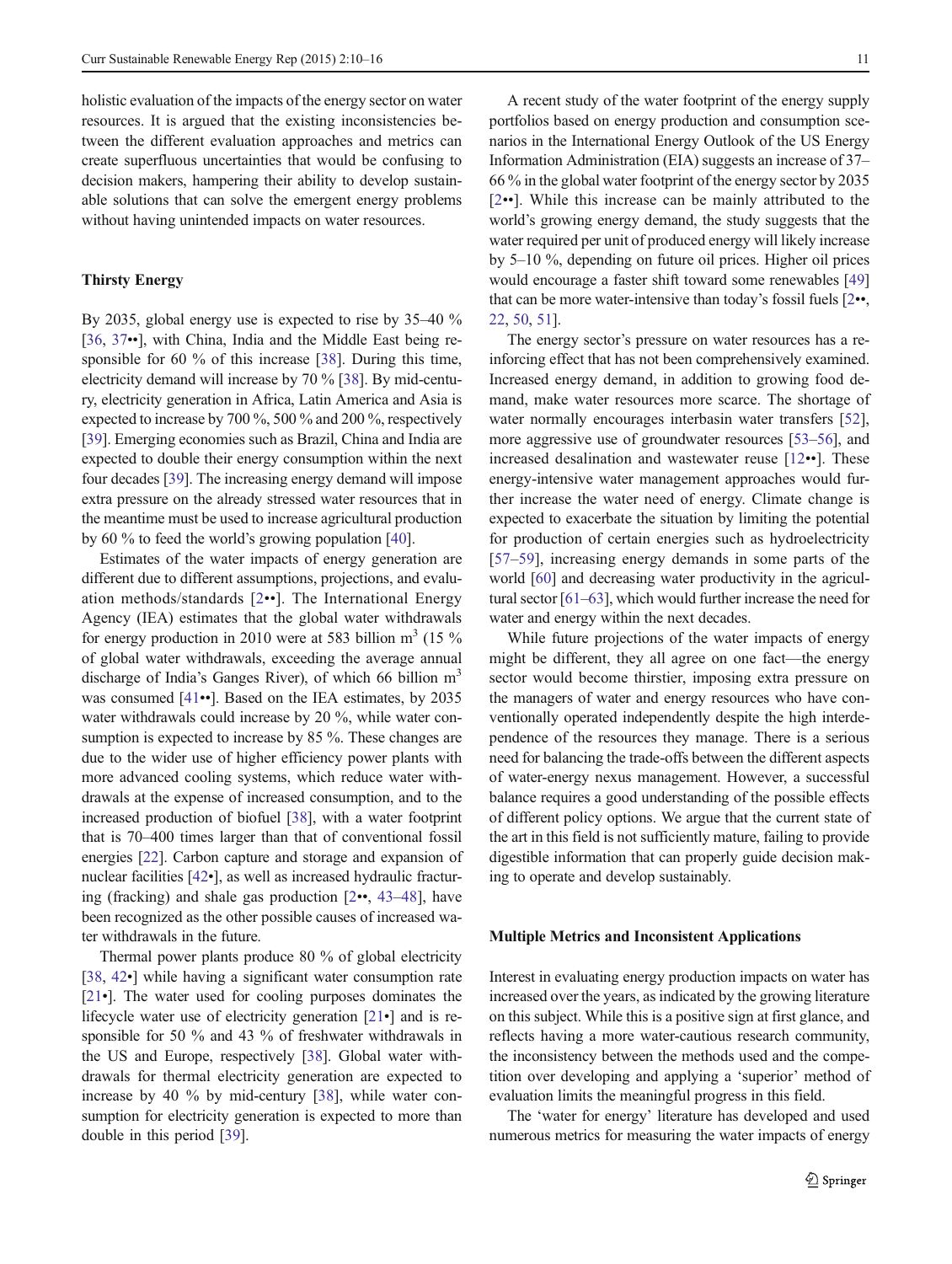production, including, but not limited to, water withdrawal, water consumption, water utilization, water use, virtual water content, water footprint, blue water, green water, gray water, water abstraction, freshwater use, consumptive water use, instream freshwater degradative use, in-stream freshwater consumptive use, off-stream freshwater degradative use, offstream freshwater consumptive use, water productivity, withdrawal to availability (WTA) ratio, normalized water consumption, water withdrawal footprint, water availability time-span, eco factor, water stress indicator, and characterization factor [\[1](#page-4-0), [2](#page-4-0)••, [14](#page-4-0)•, [15](#page-4-0)•, [16,](#page-4-0) [17](#page-4-0), [18](#page-5-0)•, [19,](#page-5-0) [20,](#page-5-0) [21](#page-5-0)•, [22](#page-5-0), [23](#page-5-0)•, [39,](#page-5-0) [41](#page-5-0)••, [42](#page-5-0)•, [51,](#page-5-0) [64](#page-6-0)–[66,](#page-6-0) [67](#page-6-0)••, [68](#page-6-0)–[77](#page-6-0), [78](#page-6-0)•]. In theory, these metrics are valuable, complementary and informative; however, the inconsistency in their interpretation and application has resulted in incomparable and sometimes contradictory results.

We believe that consideration of the following caveats is necessary in the assessment of the impacts of energy production on water resources using the available metrics and methods in the literature.

a. The energy's water impact metrics have unique definitions and must not be used interchangeably. Table 1 provides the standard definitions of the most commonly used metrics for quantifying the impacts of energy production on water resources. The existing literature suggests that the

Table 1 Most commonly used metrics for evaluating the impacts of energy production on water resources

| Metric               | Definition                                                                                                                                                                                                                                                                                                                                                 |
|----------------------|------------------------------------------------------------------------------------------------------------------------------------------------------------------------------------------------------------------------------------------------------------------------------------------------------------------------------------------------------------|
| Water<br>withdrawal  | The total freshwater (surface water and groundwater)<br>input into the energy production system                                                                                                                                                                                                                                                            |
| Water<br>consumption | The portion of the total freshwater input that has become<br>unavailable for reuse due to evaporative losses,<br>incoporation into the produced energy, or transfer to<br>another catchment or sea (the difference between the<br>total water withdrawal and the amount of water<br>released from the energy production system, <i>i.e.</i><br>wastewater) |
| Blue water           | The volume of freshwater (surface and/or groundwater)<br>consumed for energy production during its lifecycle                                                                                                                                                                                                                                               |
| Green water          | The volume of rainwater consumed (evapotranspirated<br>from land and vegetation) in the energy production<br>lifecycle                                                                                                                                                                                                                                     |
| Gray water           | An indicator of freshwater pollution, defined as the<br>volume of freshwater required to dilute pollutants<br>resulting from energy production during its lifecycle<br>to retain the quality of water above the agreed water<br>quality standards                                                                                                          |
| Virtual water        | The volume of water consumed and polluted for<br>producing energy, measured over the full energy<br>production lifecycle (sum of the blue, green and gray<br>water of energy production)                                                                                                                                                                   |
| Water footprint      | The geographically explicit indicator of the virtual water<br>content of energy, specifying the location of the water<br>footprint, water source, and the timing of use                                                                                                                                                                                    |

community has mainly shown interest in assessing the amount of water withdrawn and consumed for energy production, while there has been less interest in the evaluation of the water quality and temperature effects of energy production despite the fact that these effects can be quite significant. For example, in the assessment of the water footprint of the electricity sector in the US, it was found that an average kilowatt-hour of electricity in the US in 2009 required almost 159 liters (42 gallons) of water, more than 95 % of which was gray water footprint [[79\]](#page-6-0), which is associated with the water quality effects of electricity production.

Although some metrics such as water consumption and withdrawal have been used more frequently than others, this research area still suffers from the lack of consistent terminology [[80](#page-6-0)] and a standard framework for assessing and measuring the water impacts of energy [[2](#page-4-0)••]. This has caused irresponsible, inconsistent and interchangeable use of some metrics, such as water withdrawal, water consumption and water footprint, despite their fundamental differences. Water use (utilization) is perhaps the most poorly defined water impact assessment metric, which has been equated to water withdrawal most of the time but has also been used as an equivalent of water consumption. Similarly, virtual water content [\[81,](#page-6-0) [82](#page-6-0)] and water footprint [[82](#page-6-0)] have been used interchangeably with no clear understanding of their major distinction [\[77\]](#page-6-0).

Inconsistency, to some extent, could be understood as a result of different interpretations and/or rephrasings. Nevertheless, it turns into a serious problem when fundamental underlying assumptions vary between these seemingly interchangeable terms. The existing inconsistencies in interpretation and application of the relevant terminologies and methods in different 'water for energy' studies create a significant uncertainty in comparability of their results and can be misleading to decision makers.

b. There is no superior method for evaluating the water impacts of energy. The existing literature [\[70](#page-6-0), [73,](#page-6-0) [80\]](#page-6-0) reveals the tendency to compete for inventing the 'best' method for assessing the water impacts of energy. It has been argued that developing a 'correct' definition of sustainability is impossible as our understanding of sustainability is continuously evolving based on our better understanding of the complexities and interconnections of different sectors within the complex, coupled natural-human systems [\[83\]](#page-6-0). Similarly, developing the 'best' and 'correct' method for comprehensive assessment of the water impacts of energy production is impossible and unnecessary as our understanding of the water-energy nexus, its complexity, and its relations with the other sectors changes all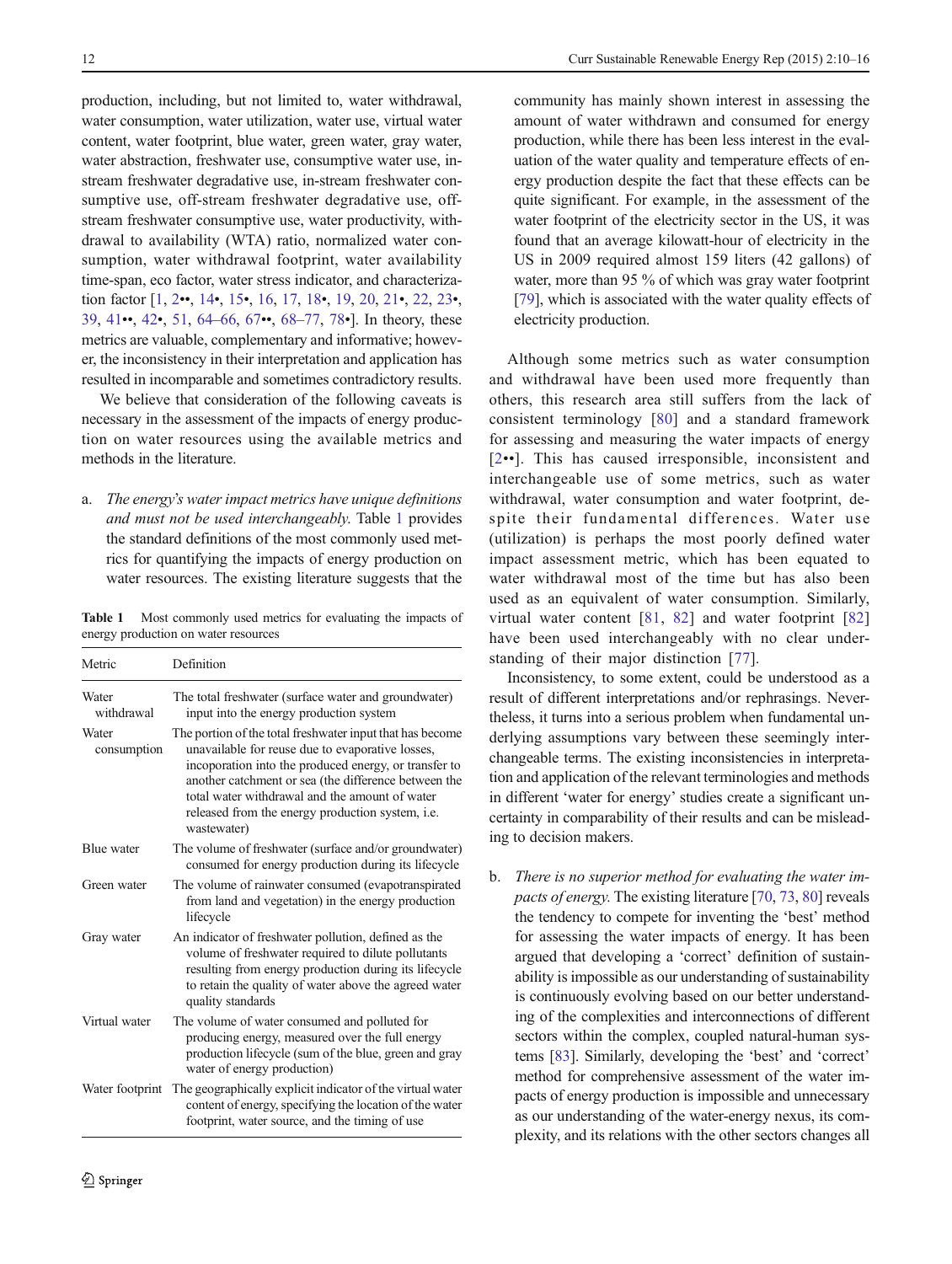the time. Selective application of water impact evaluation metrics can result in conflicting and misleading insights. For example, energy production through a certain method might have a low water consumption but a higher footprint. Reporting the water consumption information and overlooking the water footprint information can result in developing inappropriate policies.

Each metric and indicator has its own merits and shortcomings. Indicators can provide valuable and complementary information to guide decision making but they are hardly sufficient for providing a holistic understanding of the problem and making the best decisions. Instead of developing and finding the best method, the community must focus on the end goal developing methods and solutions that can reduce the water impacts of energy production without unintended consequences and impacts on other sectors.

- c. There is value in simplicity. The main reason for the success and popularity of metrics such as water withdrawal, water consumption, virtual water content and water footprint is their simplicity, which makes them understandable for a wider research community and the decision makers. These metrics try to quantify the impacts on water resources in volumetric terms, making them easier to understand, compare and balance. On the contrary, sophisticated methods that are based on too many assumptions require a lot of information and involve weighting and aggregation (e.g. Pfister and Hellweg [[73](#page-6-0)]), and produce results that are questionable, controversial, and harder to interpret and explain [[70](#page-6-0)].
- d. Lack of data does not justify hidden assumptions and method misuse. Measurement of the water impacts of energy production based on each metric requires unique sets of data which might not be readily available. In the absence of such data and based on the specifications of studied cases, certain assumptions are made during calculations that may have substantial implications, affecting the final outcome. However, these assumptions usually remain concealed when reporting the results or when the results of different studies are compared with one another, even when such studies do not have consistent assumptions. For example, Hadian and Madani [\[2](#page-4-0)••] point to the significant differences between the water consumption estimations of the IEA and World Energy Council (WEC), attributing the differences to inconsistent assumptions that have not been explicitly reported and make it hard to judge which sets of estimations are more accurate and reliable.

In some cases, certain assumptions fundamentally change the metric being used, while this change is not reported, resulting in misleading information and conclusions. For

example, in order to calculate the virtual water content of an energy, one might assume that the gray and green water footprints are equal to zero due to the lack of data, setting the resulting virtual content equal to the blue water footprint of that energy or simply its water consumption. Reporting the final outcome as a virtual water or water footprint rather than water consumption or blue water footprint is a methodological fallacy, and is inappropriate and misleading. The literature should be more explicit about the assumptions and limitations associated with different evaluations, and must be more cautious about certain assumptions that might change one metric to another.

e. System boundaries matter. To be informative and useful, assessment of the energy production impacts on water resources should fully consider all components of the energy production lifecycle. While the water used for cooling might be the major component of water use in the production of certain energies [\[4](#page-4-0)••, [21](#page-5-0)•], one should not overlook the water impacts of energy technology production, energy production facility development and the gray water footprint of energy production, which can be highly significant [\[79](#page-6-0)].

The boundaries of lifecycle assessment must be reported to make the assessment results informative. In addition, depending on the production process and the applied technology, water impacts can vary significantly, even for the same energy source. Therefore, one needs to be cautious about using and comparing the results of studies that simply report the water impact of energies using a certain metric without reporting the lifecycle analysis boundaries and/or providing a full description of the studied energy production process.

- f. Geographical boundaries matter. Similar to lifecycle analysis boundaries, geographical boundaries of the analysis might have significant impacts on the final outcome and must not be overlooked. For example, the green water footprint of biofuels and blue water footprint of hydropower can vary based on regional climate. Comparison of the water impacts of energies should be carried out using consistent and comparable geographic scales.
- g. Balancing the water impacts of an energy source against its greenhouse gas emission reduction benefits does not make it sustainable. Evaluation of the water impacts of energy production is an essential step to better understanding of the water-energy nexus. Previous 'water for energy' studies have taught us that some renewable energies (e.g. concentrated solar power, biofuels and hydroelectricity) can be highly water-intensive [\[14](#page-4-0)•, [15](#page-4-0)•, [22,](#page-5-0) [23](#page-5-0)•]. Thus, considering the trade-off between reductions in the carbon footprint of energies and their water impacts would be necessary [[50](#page-5-0)] to ensure that our solutions to the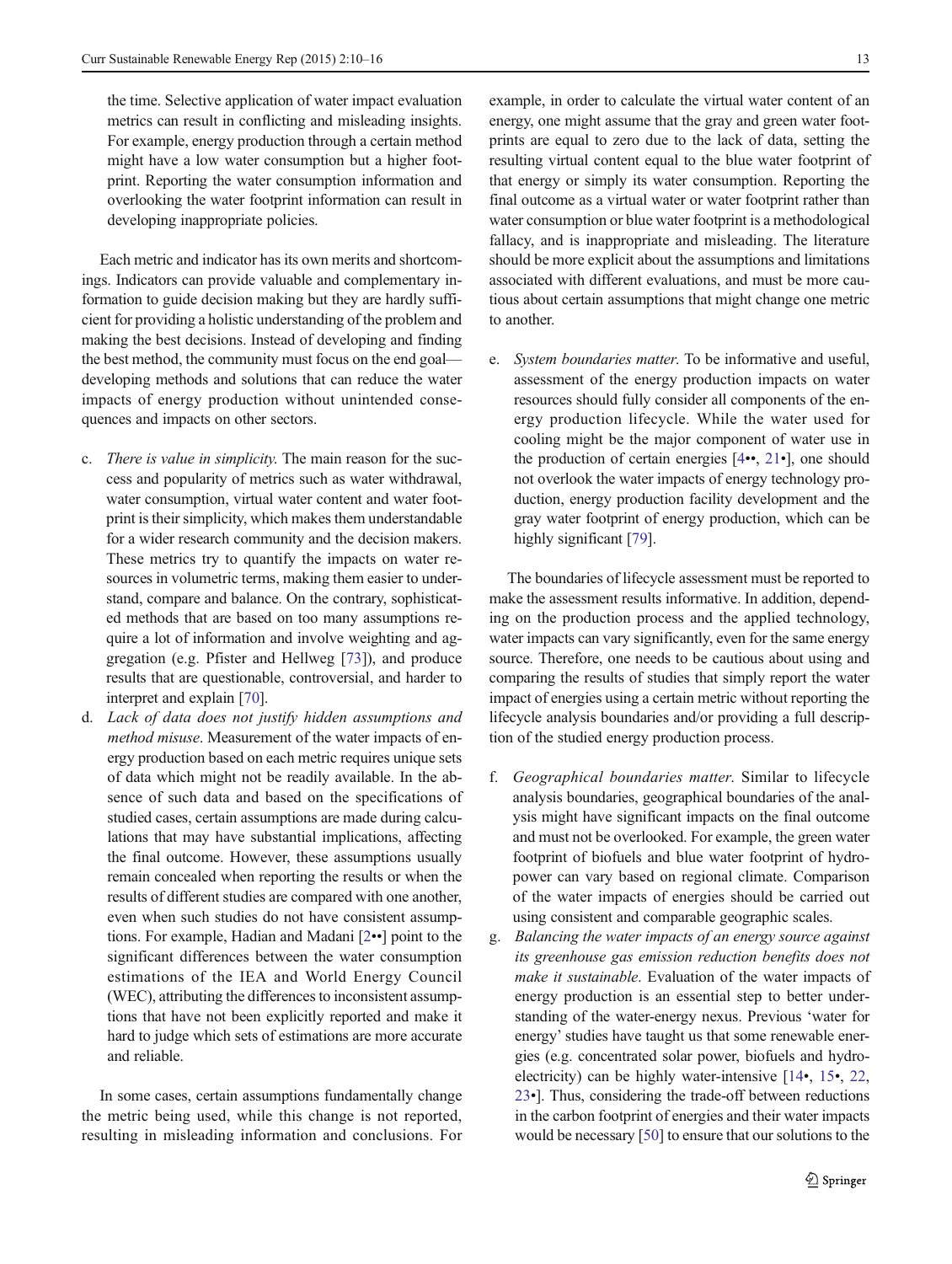<span id="page-4-0"></span>climate change problems would not cause problems in the water sector [2••]. Nevertheless, we need to remember that the water-energy-climate nexus is just a part of the larger nexus between water, energy, food, climate, ecosystem, economy, society, and politics, etc. Therefore, the solutions developed based on our partial understanding of the interrelationships of the complex natural-human systems are not necessarily sustainable and might be associated with unintended consequences in other sectors or subsystems. Developing sustainable solutions must be based on a system of systems approach that enables us to develop a holistic understanding of the complex natural-human systems and all the involved trade-offs [\[35](#page-5-0)•, [83](#page-6-0)].

## **Conclusions**

Understanding the interconnection and interdependence of water and energy has created a strong interest in exploring the water-energy nexus. Concerns over the increasing water needs of the energy sector in the water-scarce future have further increased interest in the 'water for energy' side of this nexus. Numerous indicators and metrics have been employed to measure the different types of energy impacts on water, and research in the field has been somewhat successful in raising the general awareness of the public and policy makers about the significant effects of energy production on water resources. While this level of interest in the subject is a positive sign, the lack of coherence among different efforts for understanding the water impacts of energy limits our capacity to properly compare and judge the results of previous studies.

Future research on evaluation of the energy impacts on water resources is expected to try to develop a unique and standard method for comprehensive evaluation of the water effects of energy, take advantage of the simpler metrics, apply them in a complementary way, consider the whole lifecycle, use proper boundaries, and be more explicit about the analysis limitations and assumptions. These strategies would help us, as a community, to facilitate the development of sustainable water and energy solutions that do not have unintended impacts on other sectors.

### Compliance with Ethics Guidelines

Conflict of Interest Kaveh Madani and Sina Khatami declare that they have no conflict of interest.

Human and Animal Rights and Informed Consent This article does not contain any studies with human or animal subjects performed by any of the authors.

#### References

Papers of particular interest, published recently, have been highlighted as:

- Of importance
- •• Of major importance
- 1. Gleick PH. Water and energy. Ann Rev Energy Environ. 1994;19(1):267–99.
- 2.•• Hadian S, Madani K. The water demand of energy: implications for sustainable energy policy development. Sustainability. 2013;5(11): 4674–87. First effort to estimate the current and future water footprint of the energy sector at a global level.
- 3. King CW, Holman AS, Webber ME. Thirst for energy. Nat Geosci. 2008;1(5):283–6.
- 4.•• Sanders KT. Uncharted waters? The future of the electricity-water nexus. Environ Sci Technol. Epub 22 Dec 2014. doi:[10.1021/](http://dx.doi.org/10.1021/es504293b) [es504293b](http://dx.doi.org/10.1021/es504293b). A recent review of the literature dealing with water requirements of electricity production.
- 5. Halstead M, Kober T, Zwaan B. Understanding the energy-water nexus. ECN-E14-046. Energy Research Centre of The Netherlands (ECN); 2014.
- 6. Mo W, Zhang Q. Energy–nutrients–water nexus: integrated resource recovery in municipal wastewater treatment plants. J Environ Manag. 2013;127:255–67.
- 7. Stillwell AS, Hoppock DC, Webber ME. Energy recovery from wastewater treatment plants in the United States: a case study of the energy-water nexus. Sustainability. 2010;2(4):945–62.
- 8. Tyagi VK, Lo S-L. Sludge: a waste or renewable source for energy and resources recovery? Renew Sustain Energy Rev. 2013;25:708– 28.
- 9. Dubreuil A, Assoumou E, Bouckaert S, Selosse S, Maı¨zi N. Water modeling in an energy optimization framework: the water-scarce Middle East context. Appl Energy. 2013;101(0):268–79.
- 10. Sanders KT, Webber ME. Evaluating the energy consumed for water use in the United States. Environ Res Lett. 2012;7(3):034034.
- 11. Sanders K, King C, Stillwell A, Webber M. Clean energy and water: assessment of Mexico for improved water services and renewable energy. Environ Dev Sustain. 2013;15(5):1303–21.
- 12.•• Stillwell AS, King CW, Webber ME, Duncan IJ, Hardberger A. The energy-water nexus in Texas. Ecol Soc. 2011;16(1):2. An innovative study and one of the first studies in the field that investigates the twoway relationship between water and energy at the regional scale.
- 13. Tarroja B, AghaKouchak A, Sobhani R, Feldman D, Jiang S, Samuelsen S. Evaluating options for balancing the water–electricity nexus in California: part 2. Greenhouse gas and renewable energy utilization impacts. Sci Total Environ. 2014;497–498:711–24.
- 14.• Gerbens-Leenes PW, van Lienden AR, Hoekstra AY, van der Meer TH. Biofuel scenarios in a water perspective: the global blue and green water footprint of road transport in 2030. Glob Environ Change. 2012;22(3):764–75. The first investigation of the future water demand changes related to a transition to biofuels in road transport at the global level.
- 15.• Gerbens-Leenes W, Hoekstra AY. The water footprint of biofuelbased transport. Energy Environ Sci. 2011;4(8):2658–68. A forward-looking study that quantifies the water footprints of biofuel-based transport based on first-generation biofuels in different parts of the world.
- 16. King CW, Webber ME. Water intensity of transportation. Environ Sci Technol. 2008;42(21):7866–72.
- 17. Ackerman F, Fisher J. Is there a water-energy nexus in electricity generation? Long-term scenarios for the western United States. Energy Policy. 2013;59:235–41.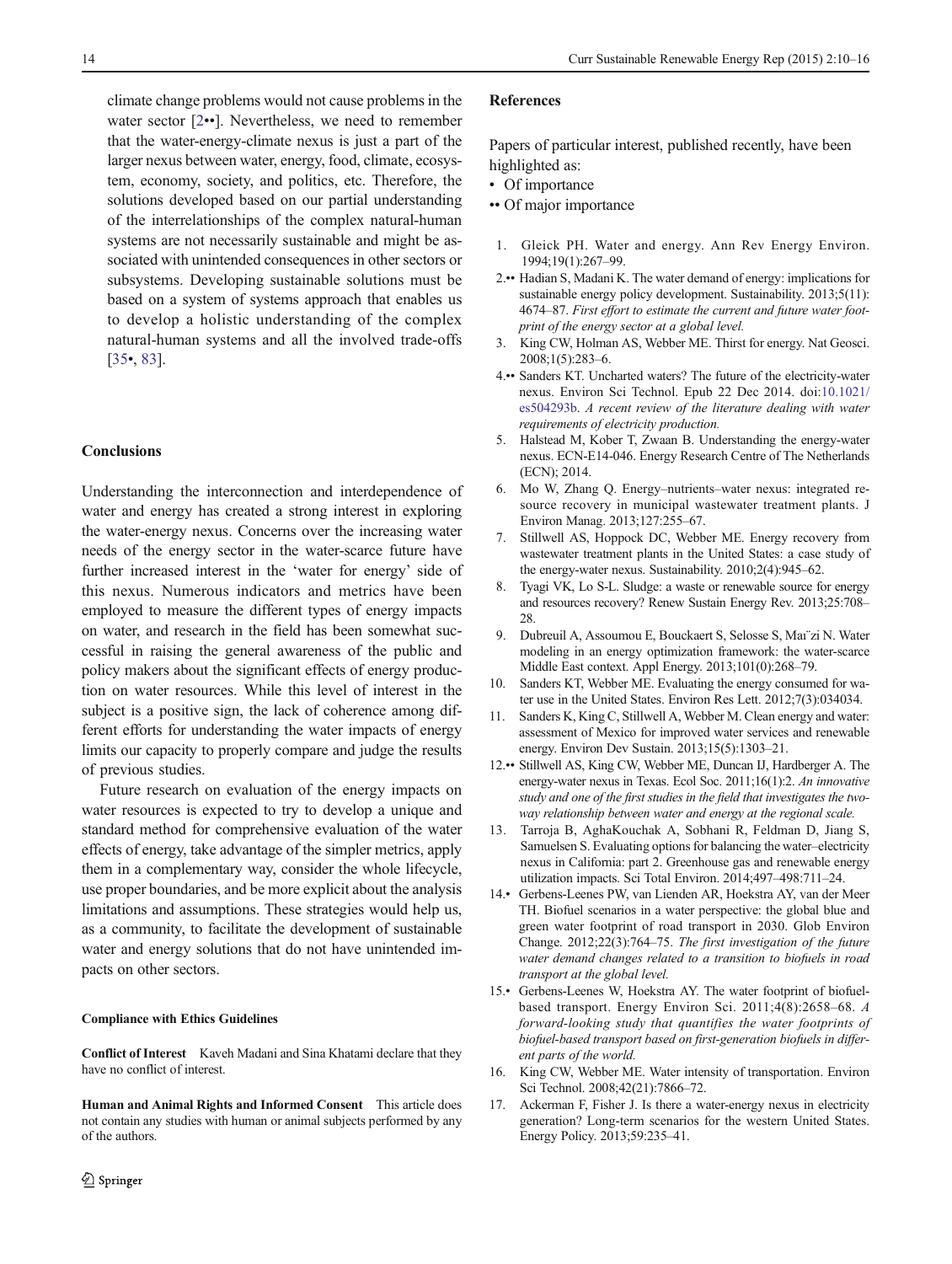- <span id="page-5-0"></span>18.• Averyt K, Macknick J, Rogers J, Madden N, Fisher J, Meldrum J, et al. Water use for electricity in the United States: an analysis of reported and calculated water use information for 2008. Environ Res Lett. 2013;8(1):015001. An interesting study highlighting the significant difference of the estimated and reported water withdrawals and consumptive use of US power plants.
- 19. Dodder RS. A review of water use in the U.S. electric power sector: insights from systems-level perspectives. Curr Opin Cheml Eng. 2014;5(0):7.
- 20. Macknick J, Newmark R, Heath G, Hallett K. Operational water consumption and withdrawal factors for electricity generating technologies: a review of existing literature. Environ Res Lett. 2012;7(4):045802.
- 21.• Meldrum J, Nettles-Anderson S, Heath G, Macknick J. Life cycle water use for electricity generation: a review and harmonization of literature estimates. Environ Res Lett. 2013;8(1):015031. Lifecycle assessment of water withdrawals and consumptive uses for renewable and non-renewable electricity generation technologies in the US.
- 22. Gerbens-Leenes PW, Hoekstra AY, van der Meer T. The water footprint of energy from biomass: a quantitative assessment and consequences of an increasing share of bio-energy in energy supply. Ecol Econ. 2009;68(4):1052–60.
- 23.• Mekonnen MM, Hoekstra AY. The blue water footprint of electricity from hydropower. Hydrol Earth Syst Sci. 2012;16(1):179–87. An assessment of the blue water footprint of hydroelectricity in different regions in the world, suggesting that hydroelectric generation through large dams is highly water consumptive.
- 24. Scott CA, Pierce SA, Pasqualetti MJ, Jones AL, Montz BE, Hoover JH. Policy and institutional dimensions of the water–energy nexus. Energy Policy. 2011;39(10):6622–30.
- 25. King CW, Stillwell AS, Twomey KM, Webber ME. Coherence between water and energy policies. Nat Resour J. 2013;117–215.
- 26. Siddiqi A, Kajenthira A, Anadón LD. Bridging decision networks for integrated water and energy planning. Energy Strategy Rev. 2013;2(1):46–58.
- 27. Bazilian M, Rogner H, Howells M, Hermann S, Arent D, Gielen D, et al. Considering the energy, water and food nexus: towards an integrated modelling approach. Energy Policy. 2011;39(12):7896– 906.
- 28. Hanlon P, Madel R, Olson-Sawyer K, Rabin K, Rose J. Food, water and energy: know the nexus: GRACE Communications Foundation; 2013.
- 29. Hoff H. Understanding the nexus: background paper for the Bonn 2011 Nexus Conference. Stockholm Environmental Institute (SEI); 2011.
- 30. Lee B, Preston F, Kooroshy J, Bailey R, Lahn G. Resources futures. The Royal Institute of International Affairs, Chatham House; 2012.
- 31. Villarroel Walker R, Beck MB, Hall JW, Dawson RJ, Heidrich O. The energy-water-food nexus: strategic analysis of technologies for transforming the urban metabolism. J Environ Manag. 2014;141: 104–15.
- 32. Waughray D. Water security: the water-food-energy-climate nexus. Report no.: 1597267368. World Economic Forum; 2011.
- 33. Hadian S, Madani K. New finance-based portfolio analysis framework for sustainable energy planning. World Environmental and Water Resources Congress 2014: Water without Borders; 1–5 Jun 2014; Portland (OR): ASCE.
- 34. Hadian S, Madani K, Gonzalez J, Mokhtari S, Mirchi A. Sustainable energy planning with respect to resource use efficiency: insights for the United States. World Environmental and Water Resources Congress 2014: Water without Borders; 1–5 Jun 2014; Portland (OR): ASCE.
- 35.• Hadian S, Madani K. A system of systems approach to energy sustainability assessment: are all renewables really Green? Ecol Indic. 2015;52:194–206. doi:[10.1016/j.ecolind.2014.11.029](http://dx.doi.org/10.1016/j.ecolind.2014.11.029).

Multi-dimensional analysis of the water-energy-climate-landeconomy nexus which argues that a system of systems approach is necessary for developing sustainable energy solutions.

- 36. US Energy Information Administration (EIA-US). International energy outlook 2011. US Energy Information Administration; 2011.
- 37.•• Rodriguez DJ, Delgado A, DeLaquil P, Sohns A. Thirsty energy. World Bank, Water Papers 78923. Washington, DC: The World Bank; 2013. The first publication of the World Bank's energywater initiative, examining the water requirements of power generation.
- 38. United Nations World Water Assessment Programme (WWAP). World Water Development Report 2014: Water and Energy. Paris: UNESCO; 2014.
- 39. World Energy Council. Water for energy: executive summary London: World Energy Council; 2010.
- 40. Food and Agricultural Organization of the United Nations. The state of land and water resources for food and agriculture (SOLAW): managing systems at risk. London: Food and Agricultural Organization of the United Nations; 2011.
- 41.•• International Energy Agency. Water for Energy: Is energy becoming a thirstier resource? Excerpt from the World Energy Outlook: Chapter 17. International Energy Agency; 2012. IEA's estimation of the water consumption and water withdrawals of the world's energy sector in 2035, proving that the energy sector would become thirstier in the future.
- 42.• Byers EA, Hall JW, Amezaga JM. Electricity generation and cooling water use: UK pathways to 2050. Glob Environ Change. 2014;25(0):16–30. An assessment of the current and future water abstraction and consumption by the UK's thermoelectric sector, arguing that future reliance on nuclear energy and carbon capture and storage can increase water use.
- 43. Fry M, Hoeinghaus DJ, Ponette-González AG, Thompson R, La Point TW. Fracking vs faucets: balancing energy needs and water sustainability at urban frontiers. Environ Sci Technol. 2012;46(14): 7444–5.
- 44. Guo M, Xu Y, Chen YD. Fracking and pollution: can China rescue its environment in time? Environ Sci Technol. 2014;48(2):891–2.
- 45. Mauter MS, Alvarez PJJ, Burton A, Cafaro DC, Chen W, Gregory KB, et al. Regional variation in water-related impacts of shale gas development and implications for emerging international plays. Environ Sci Technol. 2014;48(15):8298–306.
- 46. Nicot J-P, Scanlon BR. Water use for shale-gas production in Texas, U.S. Environ Sci Technol. 2012;46(6):3580–6.
- 47. Small MJ, Stern PC, Bomberg E, Christopherson SM, Goldstein BD, Israel AL, et al. Risks and risk governance in unconventional shale gas development. Environ Sci Technol. 2014;48(15):8289– 97.
- 48. Vengosh A, Jackson RB, Warner N, Darrah TH, Kondash A. A critical review of the risks to water resources from unconventional shale gas development and hydraulic fracturing in the United States. Environ Sci Technol. 2014;48(15):8334–48.
- 49. Mirchi A, Hadian S, Madani K, Rouhani OM, Rouhani AM. World energy balance outlook and OPEC production capacity: implications for global oil security. Energies. 2012;5(8):2626–51.
- 50. Dalla Marta A, Natali F, Mancini M, Ferrise R, Bindi M, Orlandini S. Energy and water use related to the cultivation of energy crops: a case study in the Tuscany region. Ecol Soc. 2011;16(2):2.
- 51. Fingerman KR, Torn MS, O'Hare MH, Kammen DM. Accounting for the water impacts of ethanol production. Environ Res Lett. 2010;5(1):014020.
- 52. Gohari A, Eslamian S, Mirchi A, Abedi-Koupaei J, Massah Bavani A, Madani K. Water transfer as a solution to water shortage: a fix that can backfire. J Hydrol. 2013;491:23–39.
- 53. Gleeson T, Wada Y, Bierkens MFP, van Beek LPH. Water balance of global aquifers revealed by groundwater footprint. Nature. 2012;488(7410):197–200.